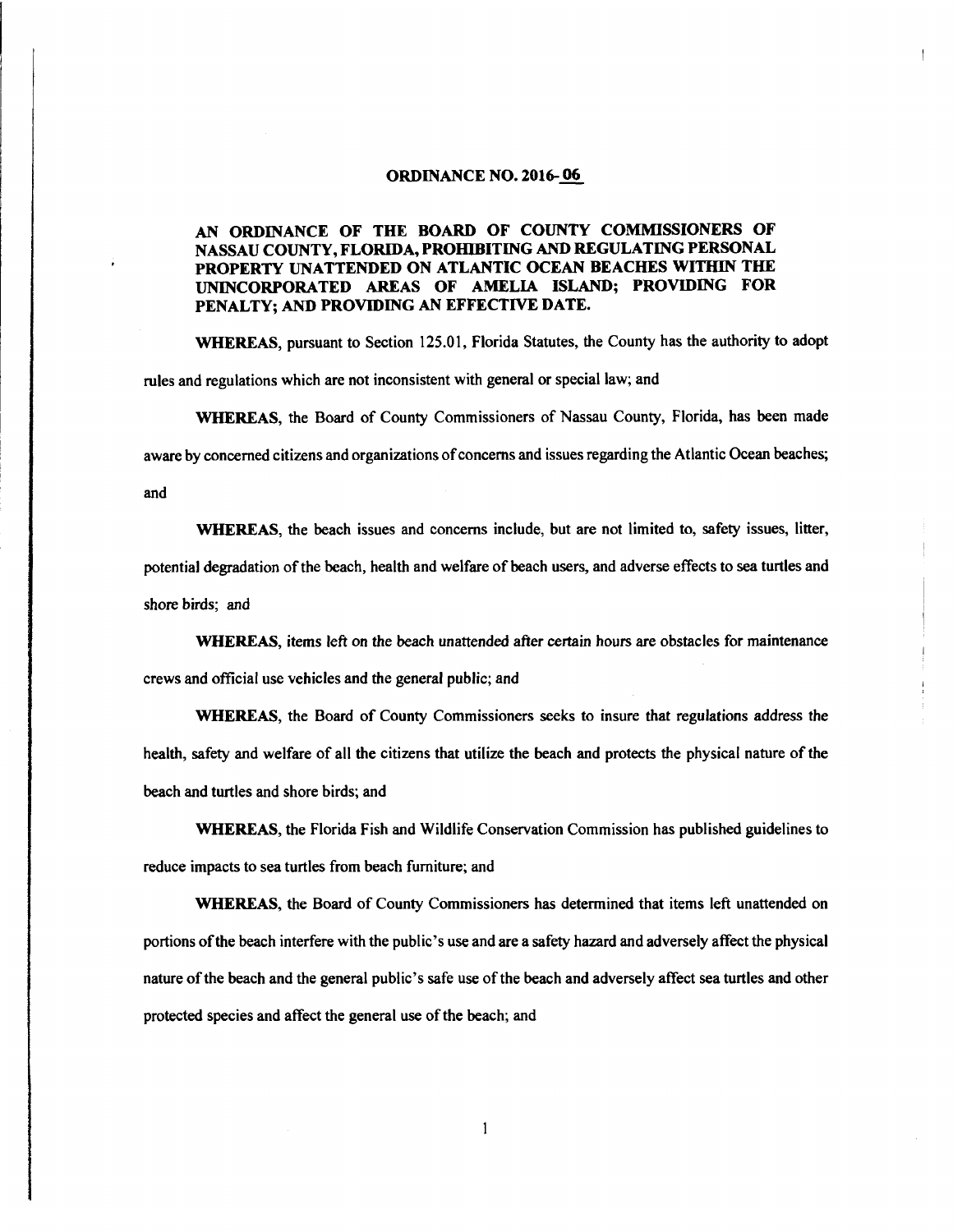WHEREAS, the Board of County Commissioners directed specific individuals to: conduct fact finding and receive citizen input, state input, review other county and city ordinances, receive property owners' input and association input; and

WHEREAS, the Board of County Commissioners has conducted public hearings; and

WHEREAS, the Board of County Commissioners has received recommendations from individual citizens and groups as well as homeowners association representatives; and

WHEREAS. In order to protect and maintain the beach for all the citizens that use the beach and the protected species, the Board finds that unattended items left on certain portions of the Atlantic Ocean beaches are injurious to beach goers, official use vehicles and protected species and are a public nuisance; and

WHEREAS, the Board finds that Personal Property left unattended, as described herein, on the Atlantic Ocean beaches in violation of this ordinance is neither "lost property" or "abandoned property" as the terms are used in Section 705. 101, Florida Statutes; and

WHEREAS, Personal Property left unattended as described herein during a time that is prohibited shall be deemed abandoned and are a public nuisance.

NOW, THEREFORE, BE IT ORDAINED by the Board of County Commissioners of Nassau County, Florida, as follows:

### SECTION 1. PURPOSE

The purpose of this Ordinance is to promote public safety, protect the beach, protect beach users, preserve the natural resources and protect species that inhabit the sand areas.

#### SECTION 2. DEFINITIONS

- 1) Beach means the zone of unconsolidated material that extends landward from the mean lowwater line to the place where there is marked change in material or physiographic form, or to the line of permanent vegetation, usually the effective limit of storm waves.
- 2) Personal Property: includes but is not limited to: tents ( including tent frames), cabanas, umbrellas and other shading devises, beach chairs and other furniture, picnic tables, tiki huts,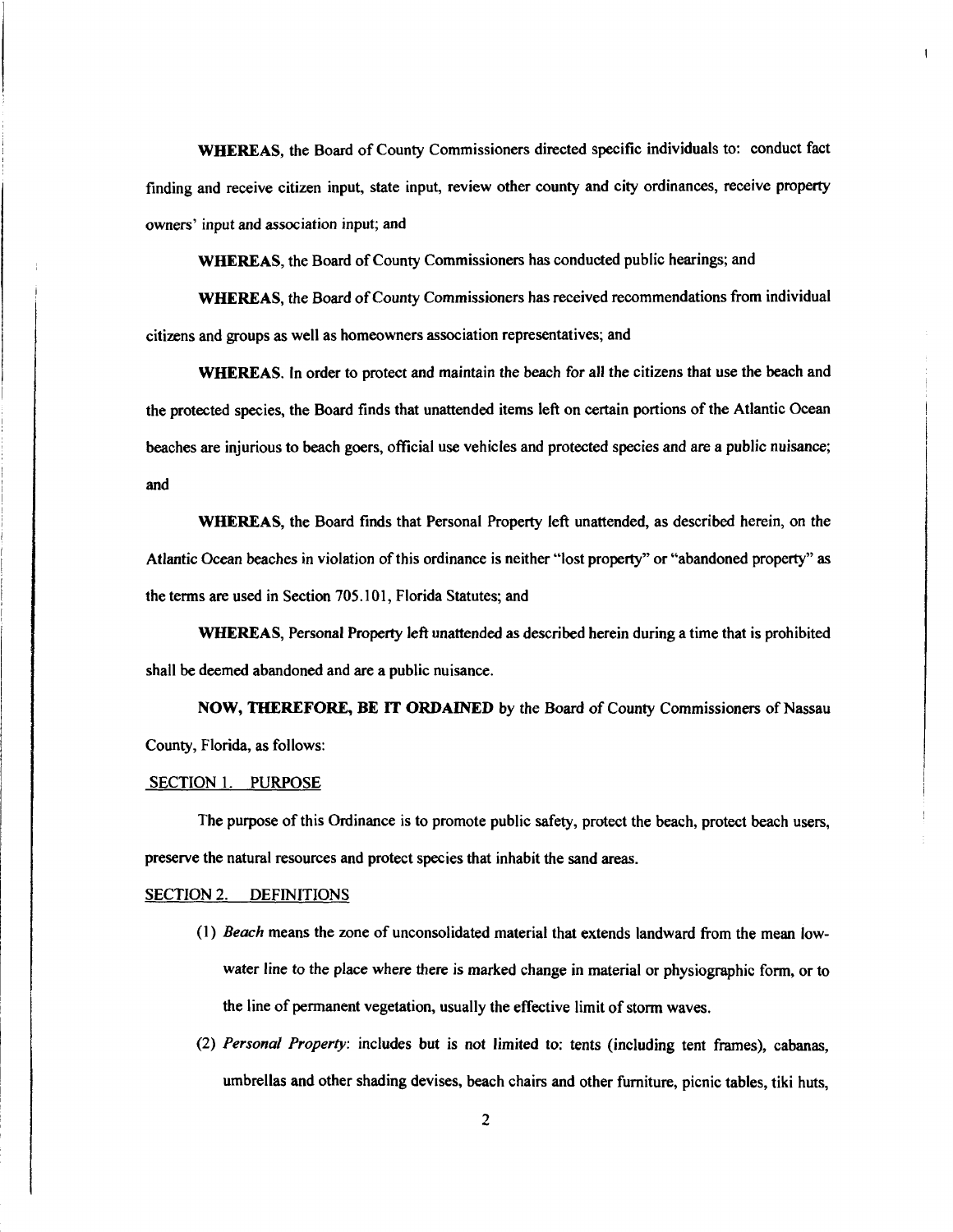volleyball nets, hammocks, floats, sailboards, surfboards, kites, jet skis, sailboats, water cycles and other watercraft, beach toys, grills, nets, coolers, canoes, kayaks and general items for beach recreation, or similar items.

- 3) Dune means <sup>a</sup> mound, bluff or ridge of loose sediment, usually sand-sized sediment, lying upland of the beach and deposited by any natural or artificial mechanism, which may be bare or covered with vegetation, and is subject to fluctuations in configuration and location. In the absence of <sup>a</sup> discernible dune, the seaward boundary of a dune will be deemed to be the line of native vegetation.
- 4) Person means any natural person, firm, partnership, association, corporation and any other legal entity.

# SECTION 3. DECLARATION OF PUBLIC NUISANCE

Personal items referenced in Section 2(2) that are left unattended in violation of this ordinance are hereby declared to be <sup>a</sup> public nuisance. No person shall allow the existence of such public nuisance except as set forth herein.

## SECTION 4. PERSONAL PROPERTY PROHIBITED

- 1) Personal items left unattended on the beach located in the unincorporated area of the County beach from 8:00 p.m. until 6:00 a.m. daily except as otherwise permitted in this article, shall be considered a nuisance and unlawful.
- 2) Any Personal Property left unattended during the hours stated in section( 1) shall be deemed to be discarded and the County shall dispose of them except as provided in paragraph 3.
- 3) From 8: 00 p.m. until 6: 00 a. m. daily, items of Personal Property that are relocated, with the upland owner's permission, as close to the farthest point landward of the frontal dune or line of permanent vegetation or where there are no dunes or native vegetation, are relocated as close as practicable to an existing permanent structure or the line of buildings will not be considered a nuisance, unlawful and discarded or a violation of this ordinance provided: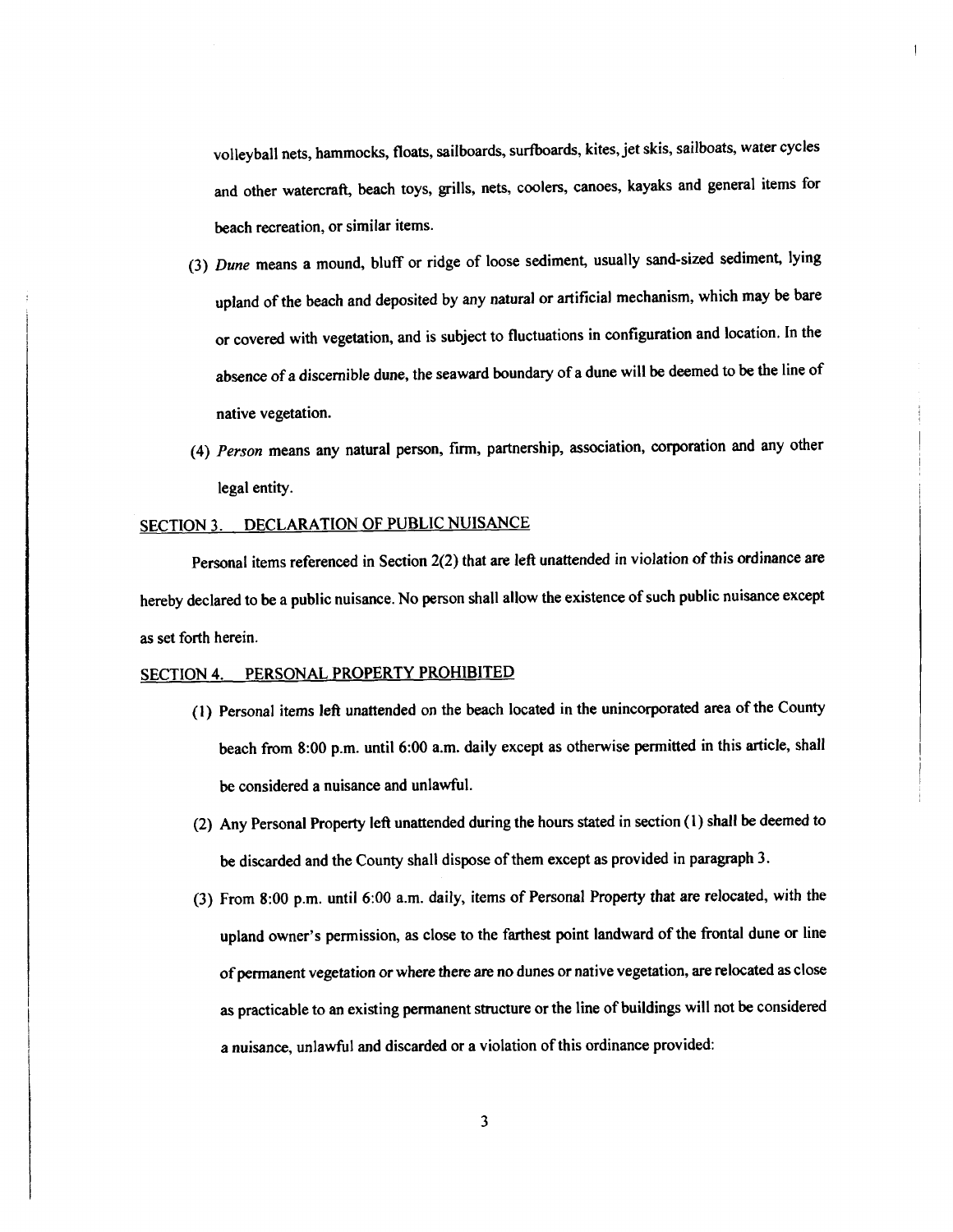- a) Such items are not placed on the dune or on native vegetation or under or adjacent to dune walkovers.
- b) Such items should be stacked. Stacked furniture shall have the shortest edge facing the ocean.
- c) Such items do not interfere with access to the beach from a public access nor obstruct access to the public beach nor impact native vegetation and are not within ten feet from any turtle nest or other protected species.
- 4) Items left in violation of this Ordinance are declared a public nuisance and shall be removed from the beach by County employees or contract individuals.
- 5) Those who store personal items overnight, as set forth herein, do so at their own risk. The County and the beach maintenance contractor do not assume any liability for items left after 8: 00 p.m.
- 6) The County may request written consent from any property owner where there are items placed as set forth in paragraph <sup>3</sup> above. Failure of the owner of record to provide written consent shall cause the items to be removed by the County or its authorized contractor(s) or employees.

# SECTION 5. PERMITS

- 1) Permits may be issued by the County Manager or designee for activities otherwise prohibited that are found to be necessary for:
	- a) Reasonable accommodations for persons with disabilities.
	- b) The permit application shall be on a form, approved by the County Manager, and shall include the information set forth in paragraph  $2(a)$ , (b), (c), and (d).
	- c) The application shall be submitted at least forty-eight( 48) hours prior to the issuance of the permit.
	- d) The application shall contain the name of the individual and the address.
	- e) The application shall include information provided by the State of Florida indicating the issuance to the applicant of an ADA approved permit.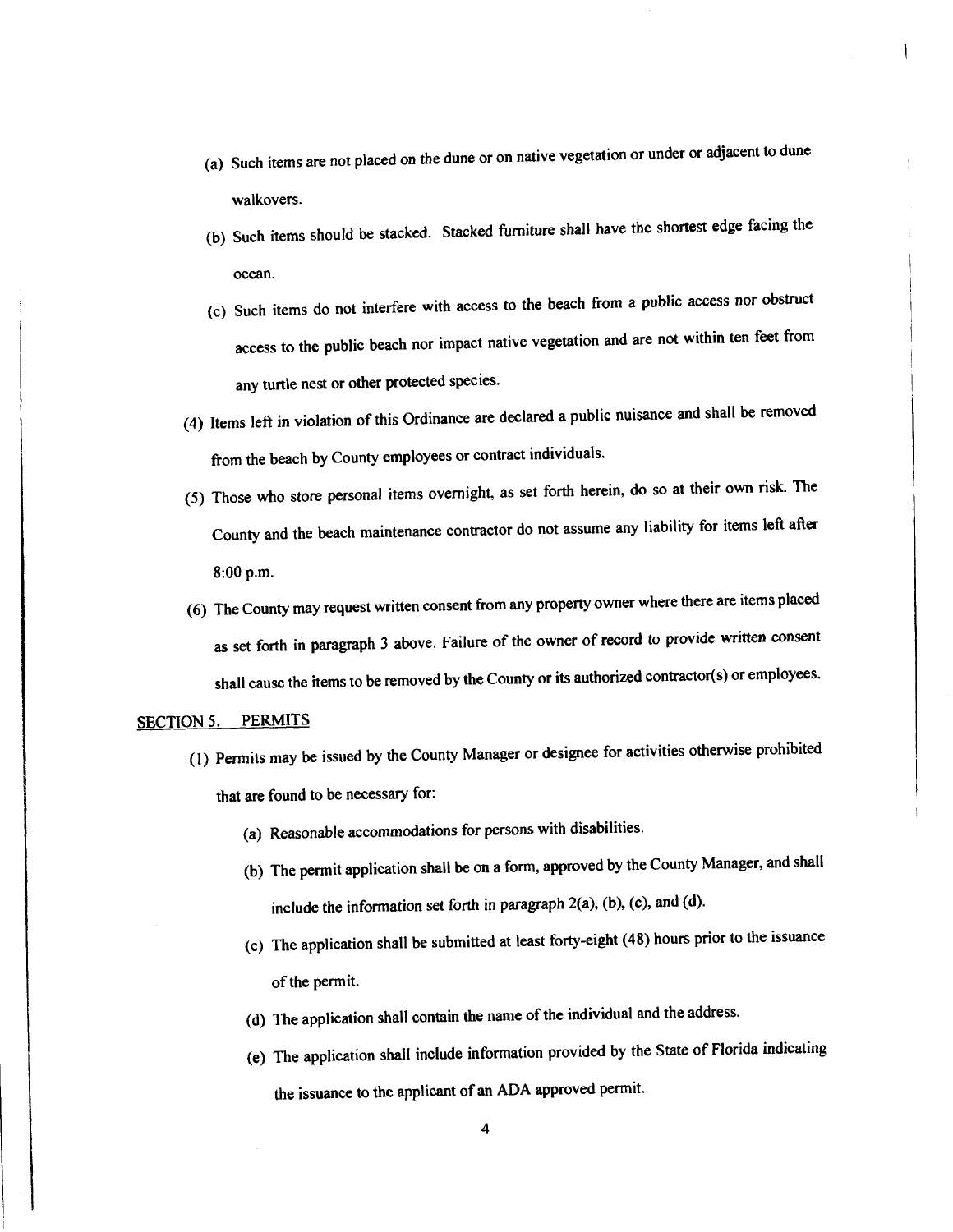- 2) There shall be no fee for obtaining the permit. Such permit shall include the following:
	- (a) Name and contact information of the owner or person in possession and contact of the owner.
	- (b) Description of the item.
	- (c) Location of the item.
	- d) Duration of time the item will remain in such location.

# SECTION 6. NOTIFICATION

- 1) The County shall provide notice of this ordinance by posting <sup>a</sup> permanent sign at the entry of every beach access point. The Amelia Island Tourist Development Council( TDC) shall notify all owners that are required to remit monies pursuant to the TDC ordinance and the owners/agents shall be required to post notices of this ordinance on properties and notify renters. The owners/agents shall provide copies of the notification to the County Manager's Office and to the TDC as well.
- 2) Beach vendors that rent Personal Property for beach use shall remove the Personal Property from the area of the beach addressed herein each day no later than 8:00 p.m.
- 3) The TDC shall prepare <sup>a</sup> public information statement that provides a summary of the ordinance and publish same in the manner deemed appropriate by the Tourist Development Council. The Tourist Development Council shall provide a summary to all businesses that lease vacation rental properties and condominium associations that remit monies pursuant to the TDC ordinance and all resorts that sets forth the provisions of the ordinance.
- 4) The TDC may also provide public information materials to other businesses as may be appropriate that sell tents and/or Personal Property items that are defined in Section 2(2).